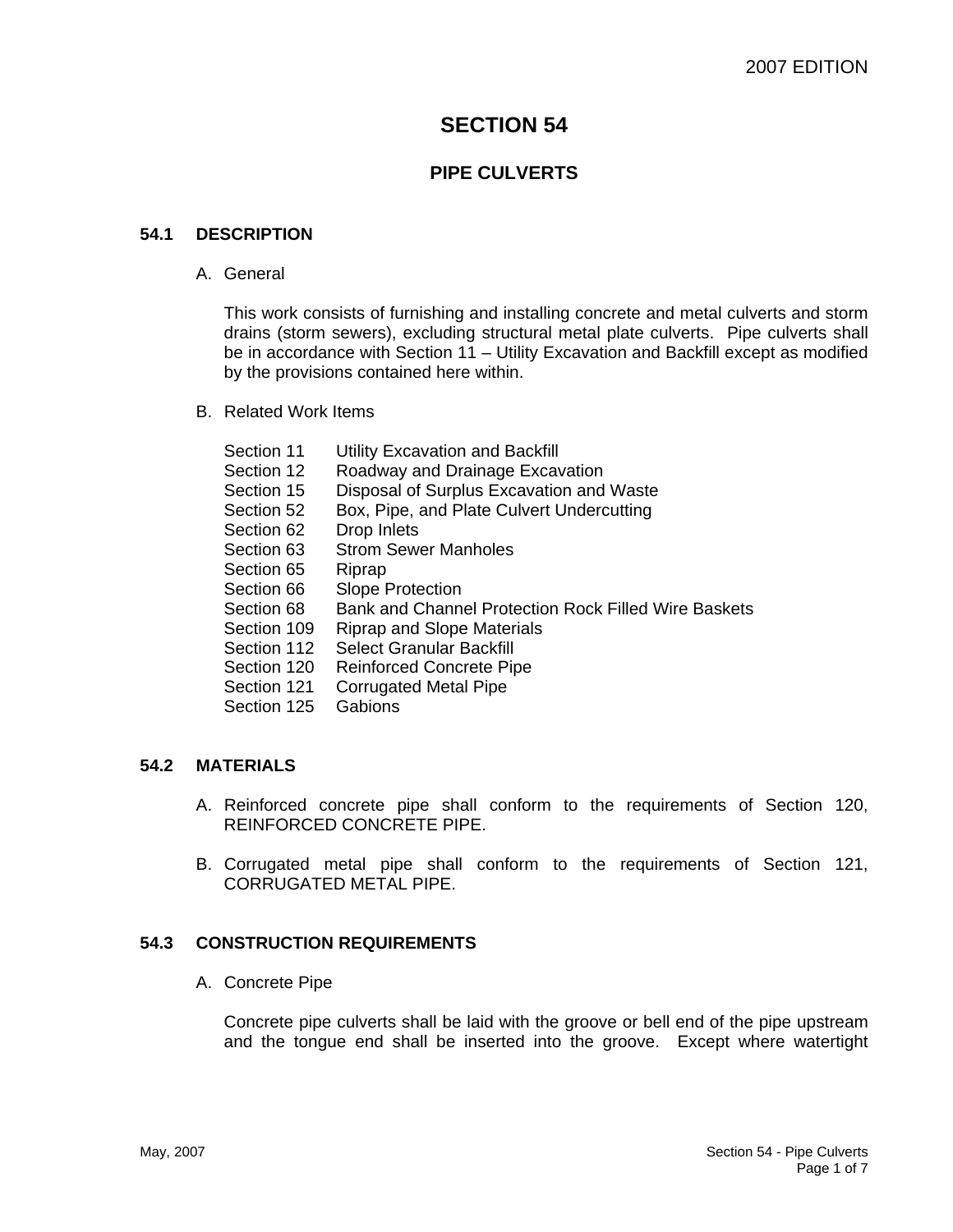rubber gaskets are used, each joint shall be covered over the top three-fourths (3/4) of the outside circumference of the pipe, with at least a six (6) inch wide strip of composition roofing paper or drainage fabric. This strip shall be centered over the joint and cemented with a plastic asphalt cement to hold it in place during embankment construction.

Lift holes shall be covered or plugged to prevent backfill from entering the pipe.

When the plans require the use of rubber gaskets at joints, they shall be installed according to the manufacturer's instructions.

B. Corrugated Metal Culverts

Corrugated metal culverts are approved for use as driveway cross pipe only. Corrugated metal pipe shall not be used within the public right of way or under the street paving section with the exception of corrugated metal pipe used in strip drain applications and only with the written approval of the Engineer. Such strip drains shall be bedded and backfilled with concrete or flowable fill only. Corrugated metal culverts shall be laid with outside laps of circumferential joints pointing upstream and with the longitudinal laps on the sides. The ends of the pipe sections shall be approximately one (1) inch apart to enable corrugations of the bands to mesh with the corrugations of the pipe.

Multiple lines of pipe culverts shall be laid in truly parallel lines in all planes.

The amount of camber shall be varied to suit the height of fill and nature of supporting soil.

Proper equipment shall be provided by the Contractor, for lowering the sections of pipe into place. Dropping the pipe into place will not be permitted.

C. Excavation

Trenches shall be excavated to a width sufficient to allow for proper jointing of the pipe and thorough compaction of the bedding and backfill material under and around the pipe. Where soil type allows, trench walls shall be vertical to an elevation atop the pipe.

The completed trench bottom shall be firm for its full length and width.

The foundation for each type of bedding shall be adequate to furnish a uniform stable support. Removal of unstable material or rock below bedding grade shall be performed as set forth in Section 12.

D. Bedding

The pipe bedding shall conform to one of the classes described below as specified. When no bedding class is specified, the requirement for Class C bedding shall apply.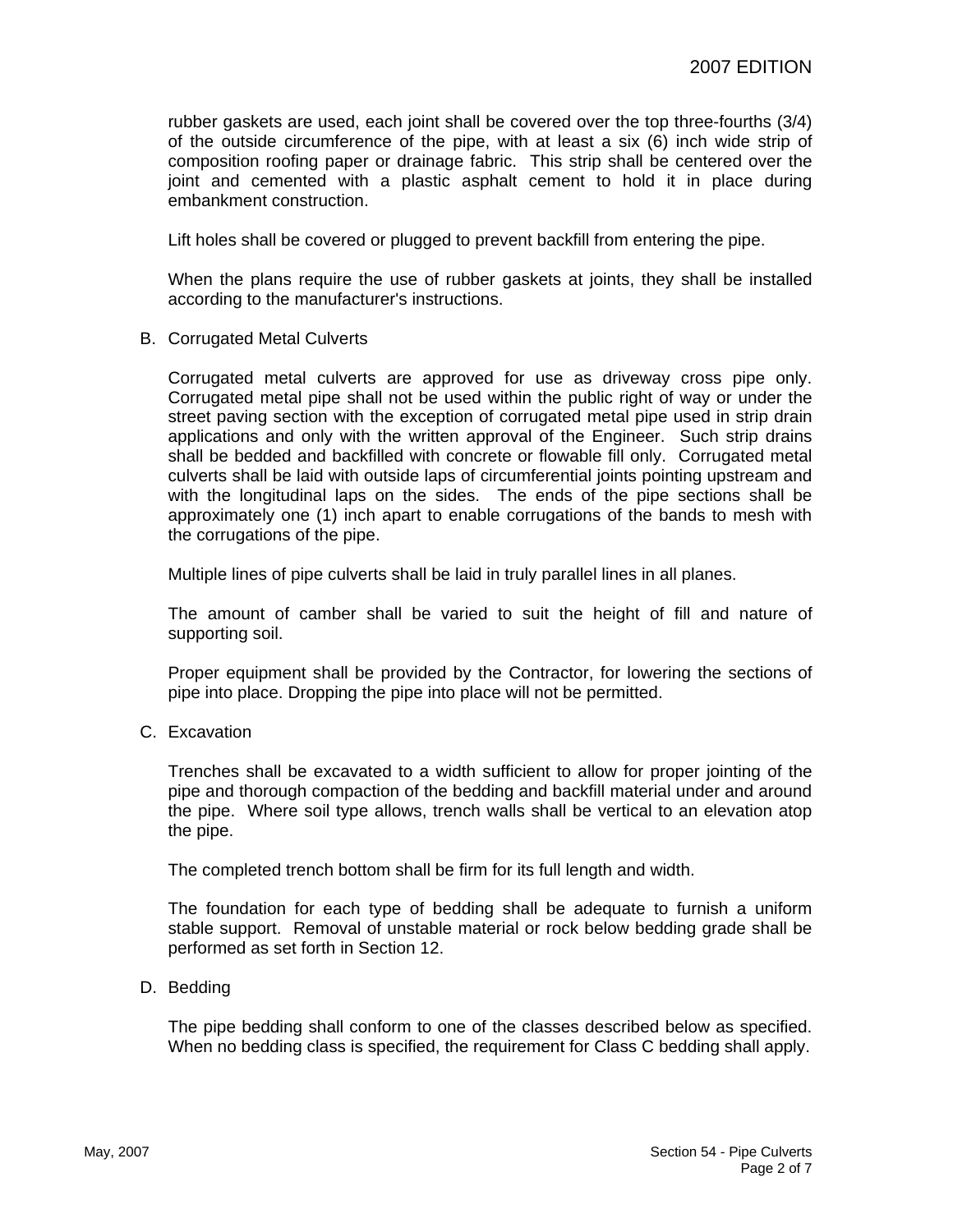1. Class A Bedding

This bedding shall consist of a continuous concrete cradle conforming to the plan details.

2. Class B Bedding (Ring Compression Design)

Material shall be excavated from below the bottom of the pipe grade for a depth of twelve (12) inches and for a width equal to the external diameter of the pipe plus one (1) foot. The excavated area shall be backfilled with select fill material to at least fifteen percent (15%) of the pipe's overall height above the lower face of the pipe. The material shall be thoroughly compacted to provide a firm uniform foundation. The foundation shall then be shaped to fit the lower part of the pipe, and the pipe shall be bedded on a three (3) inch layer of suitable granular material. Select fill material shall then be placed in six (6) inch layers and compacted with mechanical tampers, to at least thirty percent (30%) of the overall pipe height.

When the pipe foundation is entirely in new embankment, the twelve (12) inch undercut will be waived, provided select fill material was used for the embankment.

3. Class C Bedding

This bedding shall consist of an earth or gravel cradle of uniform density shaped to fit the lower part of the pipe with reasonable closeness for at least ten percent (10%) of the pipe's overall height.

E. Backfill Above Bedding Grade

Pipe shall be backfilled to the elevation shown on the plans or as directed by the Engineer. Backfilling shall conform to the requirements for Normal Type Backfill or Imperfect Trench Backfill as specified. When backfilling requirements are not specified, the requirements for Normal Type Backfill will apply. Moisture and density requirements for backfill shall be as specified for project embankment or as directed by the Engineer. Backfill material shall be pre-moistened if necessary to obtain uniform moisture.

1. Normal Type Backfill

Selected embankment material shall be placed along the pipe in layers not exceeding six (6) inches loose depth and thoroughly compacted by mechanical compactors to the required density before successive layers are placed.

The width of the berms on each side of the pipe shall be twice as wide as the external diameter of the pipe, or twelve (12) feet, whichever is least. This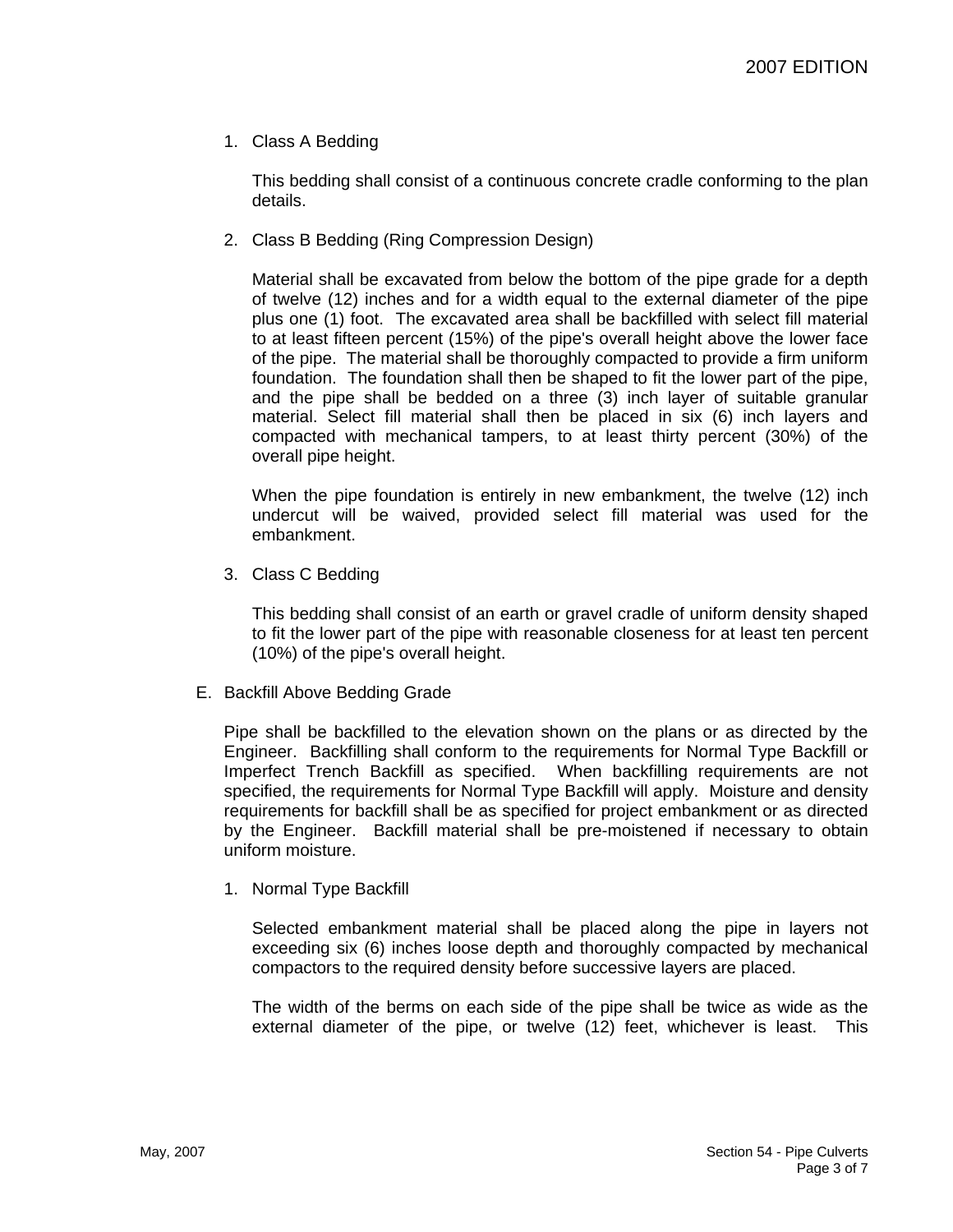method of backfilling shall be continued until the embankment is at least two (2) feet over the top of the pipe.

In trench installations, backfill width shall be equal to trench width. The backfill shall be brought up evenly on both sides of the pipe for its full length. This method of backfilling shall be continued until the embankment is at least two (2) feet over the top of the pipe.

2. Imperfect Trench Backfill (Concrete Pipe Only)

Imperfect Trench Backfill shall be designed and specified as required for aspecific project.

F. Replacing Disturbed Surfacing Material

In the event that pipe culvert installation requires the removal or disturbing of surfacing material, and no items or quantities of replacement surfacing are provided in the contract, the Contractor shall replace the disturbed surfacing to the satisfaction of the Engineer.

- G. Pipe Culvert and Storm Drain (Storm Sewer) Tests:
	- 1. General: A visual inspection and a TV inspection test shall be performed as specified herein for all pipe culverts and storm drains (storm sewers) as a condition of acceptance by the City. All tests shall be performed after backfill is complete but prior to any surface restoration. In addition the designer or Engineer may supplement this specification by also specifying a leakage test.
	- 2. Pre-Cleaning: Prior to testing newly installed pipe culverts and storm drains (storm sewers), the Contractor shall remove all accumulated construction debris, rock, gravel, sand, silt, and other foreign matter from the pipe.

The Contractor shall be responsible for all work necessary to make the pipe culverts and storm drains (storm sewers) acceptable for usage including removal of all mud, silt, rocks, or blockages that make said pipes unacceptable for final acceptance and usage. Also included is all work necessary in the Drop inlets, Storm Sewer Manholes and all cleanup work required prior to final acceptance.

The City will not be responsible for cleaning lines prior to televising the pipe culverts and storm drains (storm sewers). In the event that the line is not acceptable for televising, due to the Contractor's operations, the Contractor will be notified. It will be the Contractor's responsibility to arrange to clean the pipe culverts and storm drains (storm sewers) and make them acceptable for the television work. If not cleaned in a timely manner, the City may cause to take any actions necessary and charge the Contractor one and a half (1½) times the cost incurred.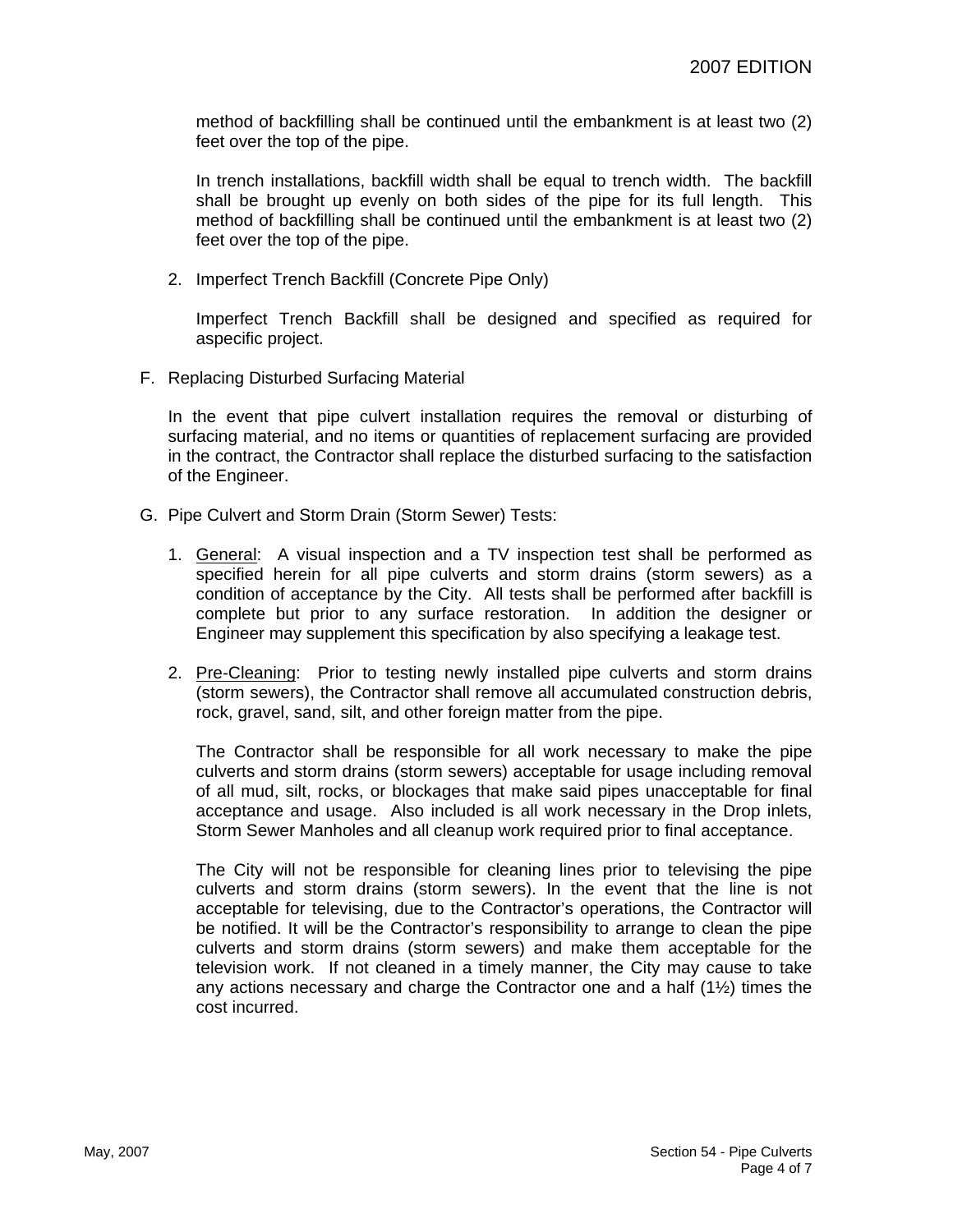3. Visual Tests: All newly installed pipe culverts and storm drains (storm sewers) pipe shall pass a visual, or "lamping", inspection by the Engineer, and a television inspection by the City Utility Maintenance Division. Straight alignment shall be checked either with lamping or with the laser beam. Lamping shall be conducted by viewing the pipe from inside a drop inlet or storm sewer manhole to determine proper alignment. The television inspection shall consist of viewing the inside of all pipe culverts and storm drains (storm sewers) installed to determine proper alignment, grade, joining, etc. The Contractor shall correct, at his own expense, any defects discovered because of lamping and/or televising the pipe.

Both a visual and television inspection shall be completed unless specified otherwise in the Detailed Specifications or on the Drawings. Waiving the visual or television inspections shall only be done in writing by the Engineer and will only be considered if requested by the design engineer.

The expense of the initial television inspection and one additional reinspection will be borne entirely by the City. If defective workmanship of material or construction is noted, the Contractor at no expense to the City, shall correct the deficiency. The City will perform additional television inspections to review if the repairs were made properly and in accordance with the specifications. The expense of any additional television inspections beyond the initial inspection and one additional reinspection will be borne entirely by the Contractor. The Contractor shall be responsible for all related costs, including concrete or asphalt resurfacing if the street has been surfaced. The Contractor shall be required to repair all deficiencies. The City may cause to take any actions necessary for any items not completed or repaired in a timely manner and may charge the contractor one and a half (1½) times the costs incurred.

It is the Contractors responsibilities to notify both the Engineer/City Inspector and Utility Maintenance that the pipe culverts and storm drains (storm sewers) are ready for inspection. From the time initial notification that the pipe culverts and storm drains (storm sewers) are ready to be inspected the Contractor shall allow the City at least four (4) weeks to perform the television inspection. Any surfacing started prior to televising the pipe culverts and storm drains (storm sewers) and said pipe culverts and storm drains (storm sewers) being accepted is at the Contractors own risk.

4. Leakage Tests: If required by detailed specifications or by notes on the drawings, the Contractor shall conduct leakage testing of all newly constructed or reconstructed pipe culverts and storm drains (storm sewers). The Contractor shall furnish all necessary equipment and be responsible for conducting the leakage test in the presence of the Engineer and/or project Inspector.

Refer to the detailed specifications or notes on the drawings for specific testing methods and requirements. Pipeline segments between drop inlets or storm sewer manholes shall be tested separately. Mechanical or pneumatic plugs shall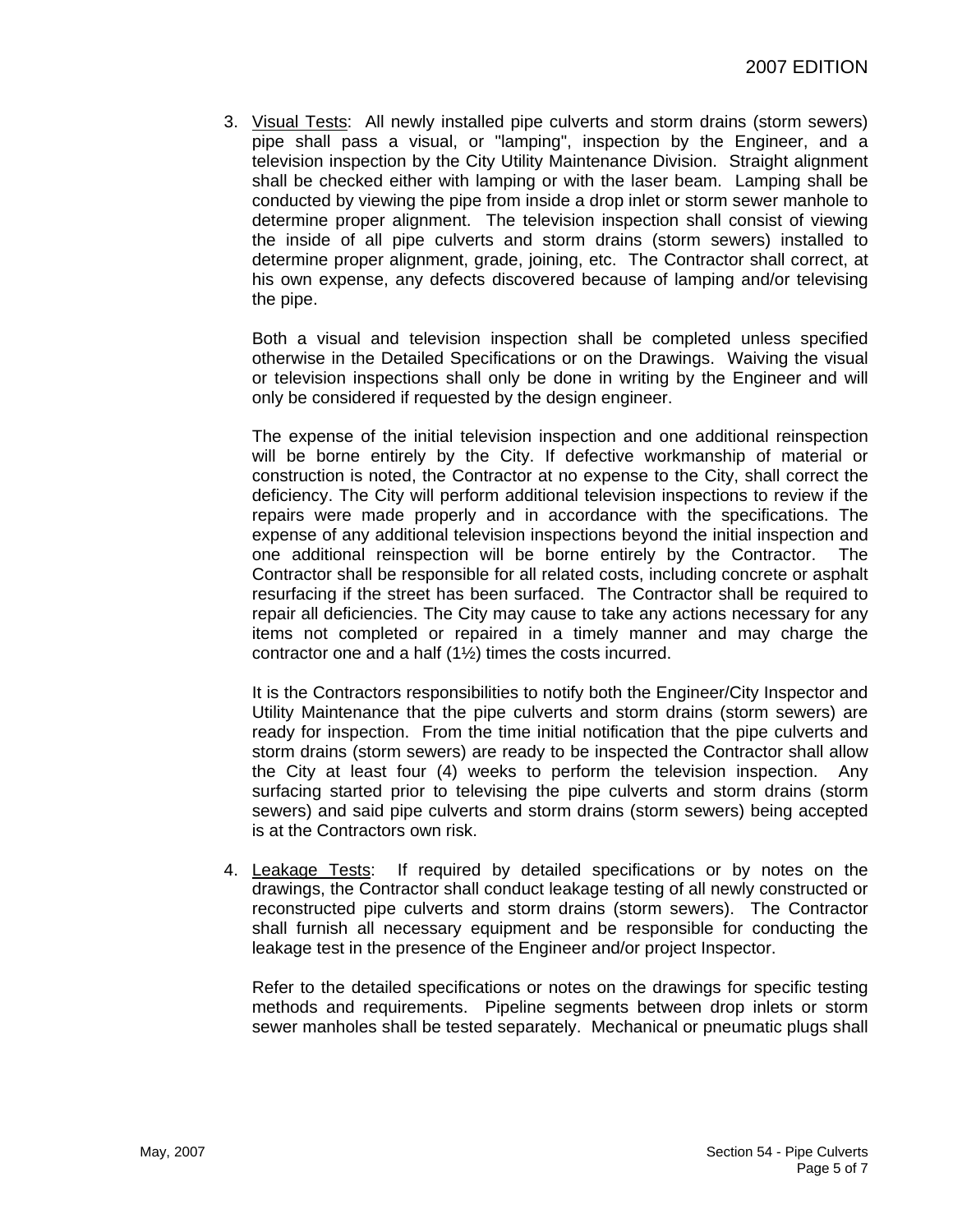be placed in the line at opposing drop inlets or storm sewer manholes and each plug braced as a safety precaution.

#### **54.4 METHOD OF MEASUREMENT**

A. Furnishing and Installing Pipe Culverts

Furnishing and installing pipe culverts will be measured by the linear foot of the respective type, classes, and sizes of acceptable pipe culverts furnished, installed, and accepted. The footage will be obtained by multiplying the nominal length of the sections by the number of sections installed.

When an installation requires that a section of pipe be cut, such as storm sewer installations, the footage will be the actual length required, rounded up to the nearest even two (2) feet.

B. Furnishing and Installing Flared End Sections

Furnishing and installing flared end sections for the respective type and sizes of pipe culverts will be measured by the number of complete flared end sections installed and accepted, including tie bolts or bands.

C. Replacing Disturbed Surfacing Material

Measurement will not be made for this item unless otherwise specified.

#### **54.5 BASIS OF PAYMENT**

A. Furnishing and Installing Pipe Culverts

Furnishing and installing pipe culverts will be paid for at the contract unit price per linear foot for the respective designated types, classes, and sizes installed.

Payment for this item will be full compensation for furnishing and installing the pipe culverts, special sections, gaskets, connecting devices, and coupling bands. It will also be full compensation for necessary bedding operations, cost of selecting and placing backfill, furnishing and installing required granular or other bedding materials, testing, and necessary excavation required, with the exception of authorized excavation of material below pipe foundation.

B. Furnishing and Installing Flared End Sections

Furnishing and installing flared end sections will be paid for at the contract unit price per each for the respective type and size installed, including tie bolts or bands.